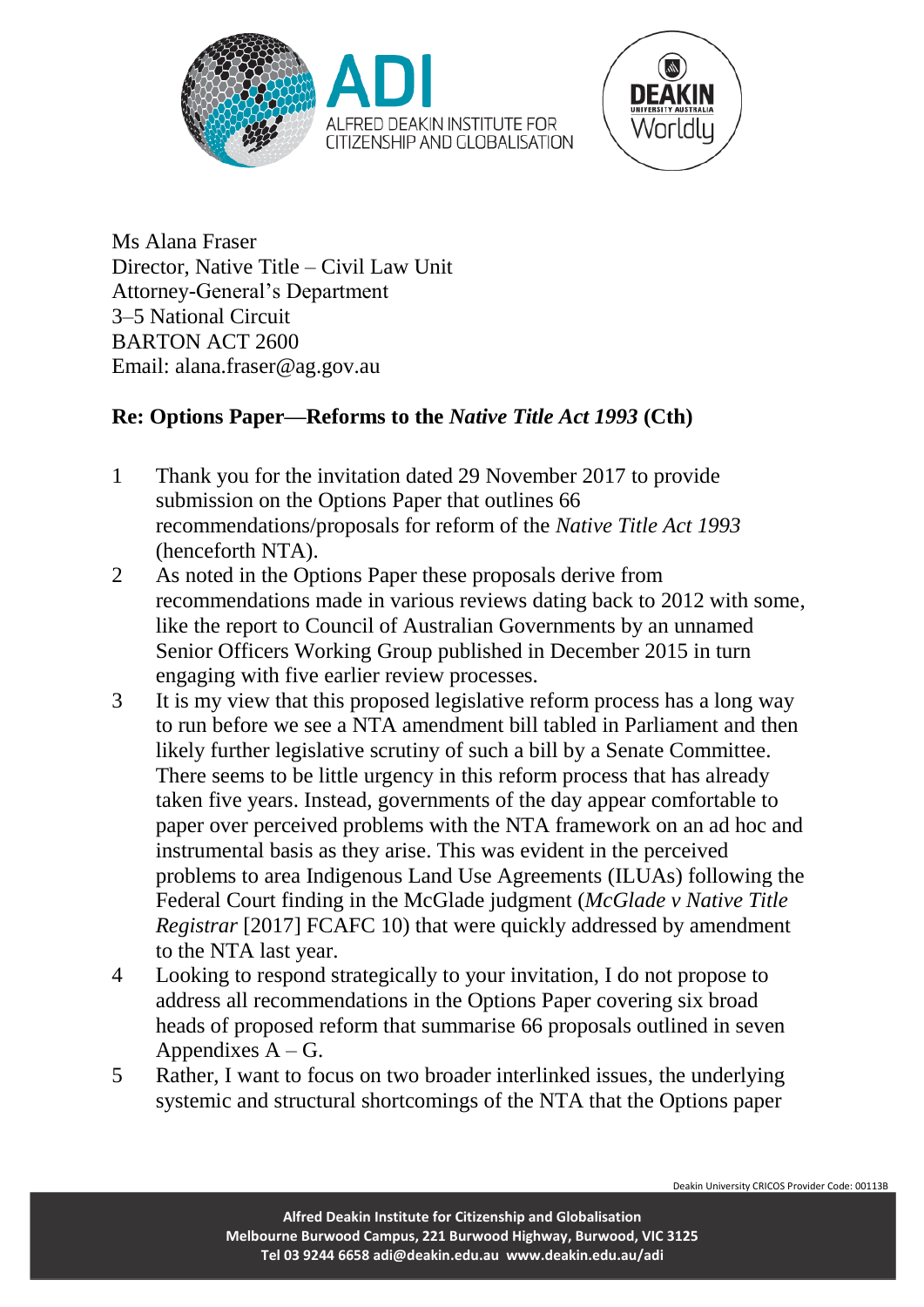does not look to address; and the nature of the review process that has at its foundation a particular form of discursive politics around the notion of economic development.

- 6 In focusing on these broader issues only, I need to make it clear that there are some recommendations/proposals that I believe will be detrimental to native title interests; and others that assert benefit from theoretical or ideological perspectives with no clear evidence or even cogent argument outlining how they might be beneficial to native title interests. History, particularly from the 1998 amendments to the NTA indicates that amending the law rarely results in strengthening native title rights and interests, bur rather favours other interest groups.
- 7 In making this submission I reserve a right to make more detailed commentary on specifics if they are incorporated at some future date in an NTA amendment bill.

## **Background**

- 8 I am an academic researcher and policy adviser with a background in economics and anthropology. I have undertaken research and published on land rights in the Northern Territory since 1977 and on the Mabo High Court judgment and the subsequent *Native Title Act 1993* (NTA) since the time it was a Bill. In 1984 I chaired the first and only independent review of what was then the Aboriginals Benefit Trust Account (now the Aboriginals Benefit Account or ABA) and in 1995 was a member of a team that undertook the first government-sponsored review of Native Title Representative Bodies.
- 9 Over the last 25 years I have provided input to many parliamentary inquiries on native title matters, most recently to the Senate and Constitutional Affairs Committee on the Native Title Amendment (Indigenous Land Use Agreements) Bill 2017 that I opposed; and as an expert witness on two native title legal cases.
- 10 My perspectives on native title matters are informed by my now 40 years of research on land rights issues in the Northern Territory and elsewhere in Australia. In particular I have been greatly influenced by some of the core principles articulated by Mr Justice Woodward in the *Final Report of the Aboriginal Land Rights Commission* (April 1974) in relation to the recognition of Aboriginal land rights: 'the doing of simple justice to a people who have been deprived of their land without their consent and without compensation' (para 3 (i)) and 'the provision of land holdings as a first essential for people who are economically depressed and who have at present no real opportunity of achieving a normal Australian standard of living' (para  $3$  (iii)).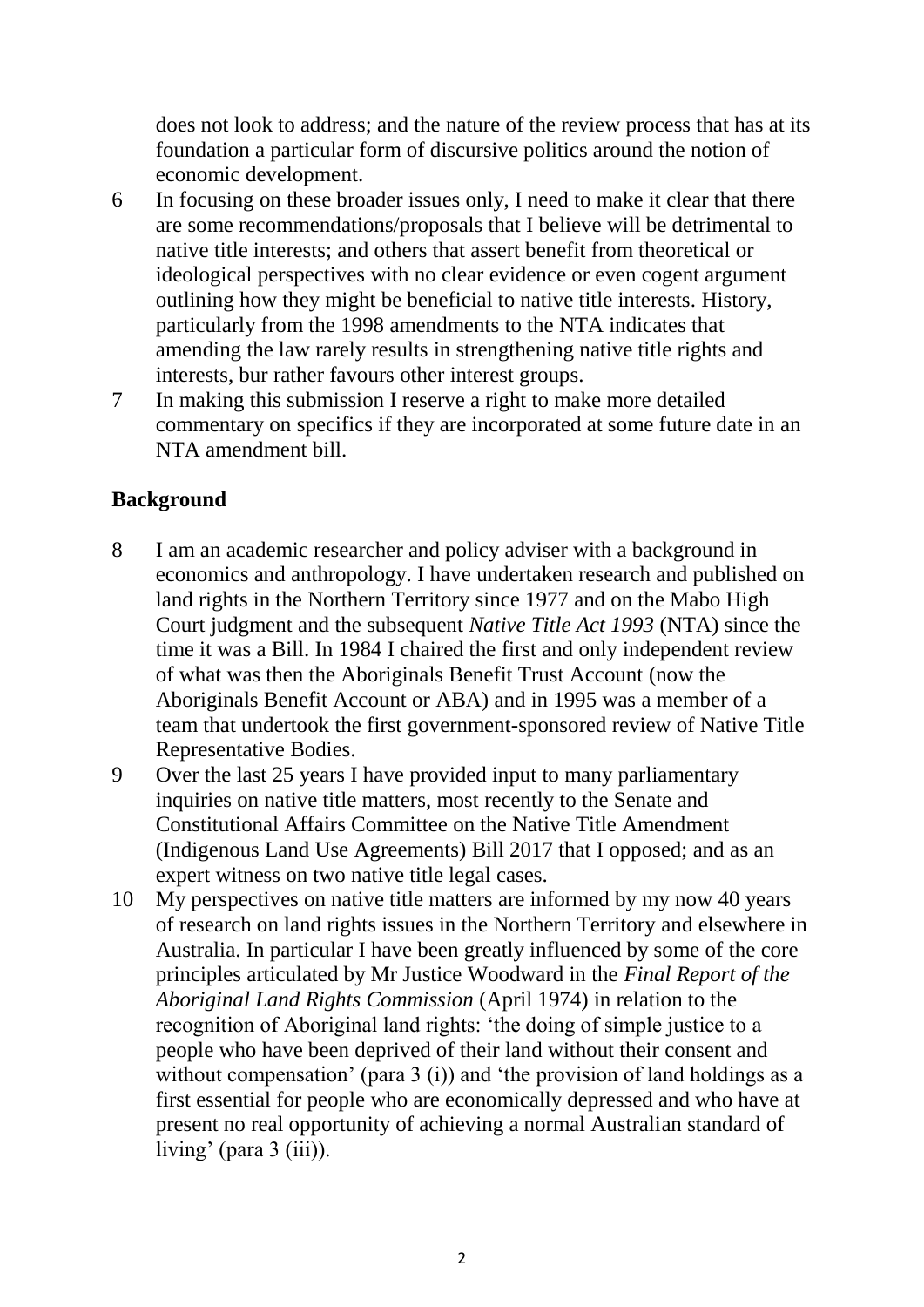- 11 Justice Woodward made two key progressive recommendations (among many) incorporated in the *Aboriginal Land Rights (Northern Territory) Act 1976* (ALRA).
- 12 The first was the right of veto: 'I believe that to deny to Aborigines the right to prevent mining on their land is to deny the reality of their land rights' (para 568). This free prior informed consent right is missing in the NTA future acts framework.
- 13 The second was that all statutory payments to government for permits, leases and royalties be transferred to Aboriginal interests (para 609). This translated to the payment of mining royalty equivalents to Aboriginal interests divided between land owners, their representative organisations (land councils) and to or for the benefit of Aboriginal people in the NT more generally. This arrangement that empowered Aboriginal regional and local organisations and gave them some political jurisdiction is also absent in the NTA framework.
- 14 In relation to land rights law these provisions represent a favouring of Aboriginal land owner interests over others on clear social justice grounds. But while social justice considerations also preface the NTA, the practical mechanisms to deliver de facto property rights in minerals (in the form of right of consent provisions) and some political authority to Aboriginal land owners are missing in the NTA framework.
- 15 From an economic development perspective, bearing in mind as I will argue below that economic development does not necessarily equate with market capitalism for native title holders, I am interested in how native title rights and interests might benefit native title holders (and registered claimants) and so I adopt the overarching guiding principle that any proposed reform must pass a 'native title interest test'; it must first and foremost be beneficial to native title interests over any other interests including state parties and commercial entities including Indigenous (nonland owner) entities.

### **Systemic and structural shortcomings in the NTA**

- 16 The last 25-years have seen the native title system deliver over 400 positive determinations of exclusive and non-exclusive possession to native title claimants. In my own research I have referred to this as a 'land titling revolution' as two broad forms of native title—exclusive and nonexclusive possession—have been spatially recognised over a massive 35 per cent of the Australian continent. When the current 200 registered claims are processed, it is possible that another 20 per cent of Australia will be under some form of native title determination.
- 17 This previously unimagined spatial recognition has not been matched by socioeconomic success, as evident using western social indicators and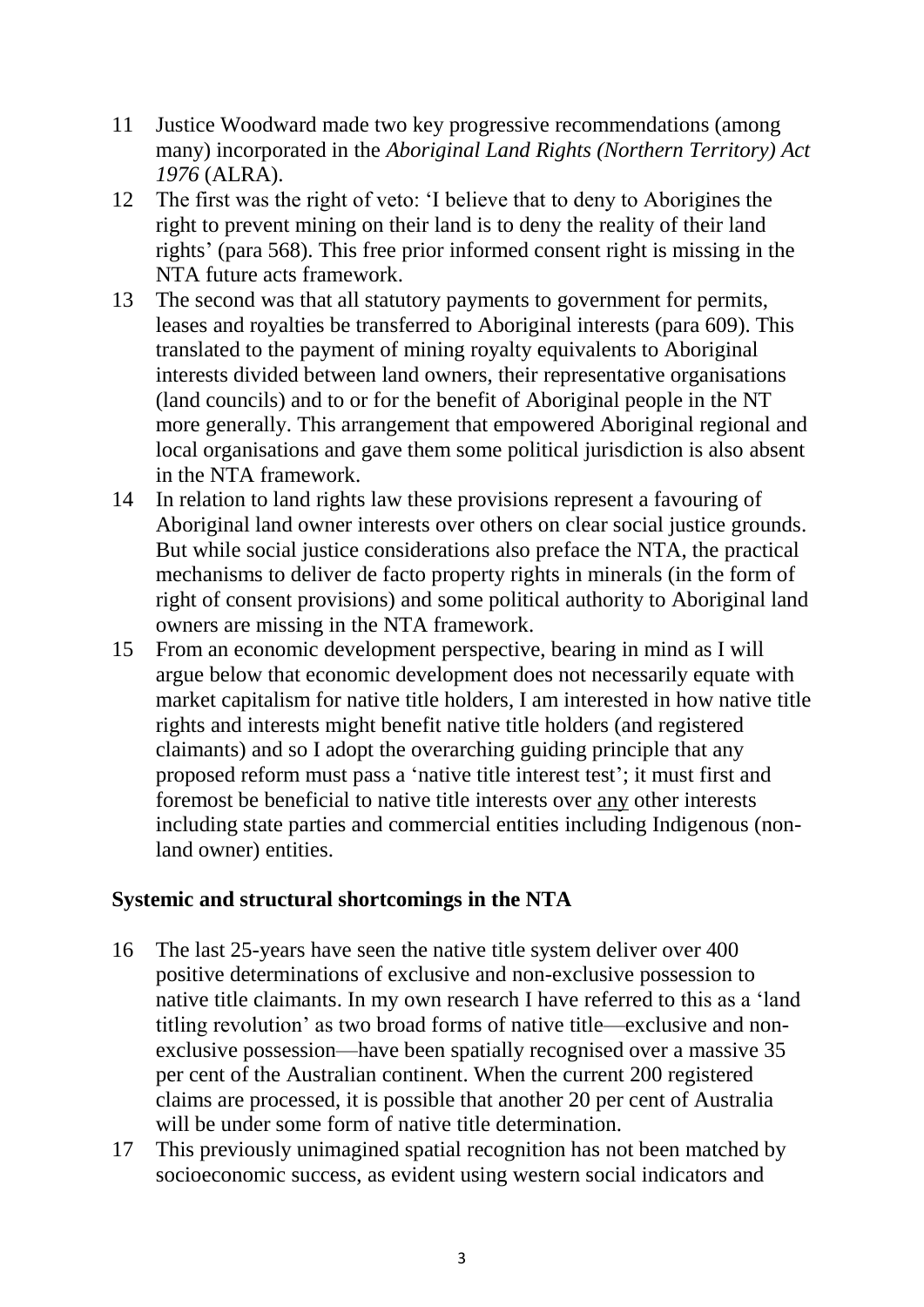reported in annual Closing the Gap reports to Parliament since 2009. Indeed, there is evidence, especially in recent census statistics, that Indigenous people living in remote and very remote jurisdictions, the location of almost all successful native title determinations, have the poorest socioeconomic status and deepening poverty.

- 18 There are many ways that the failure of spatial recognition to generate socioeconomic outcomes can be interpreted, but this is not the occasion for such extensive discussion. Suffice to say that native title holders, if living on or near their lands, almost invariably reside in remote and very difficult circumstances with a deep colonial legacy of neglect in terms of individual human capital formation and community physical capital and communication infrastructure. One optimistic argument might be that with time hard-won native title rights and interests will make a difference. An alternative possibility is that Indigenous and other interests, including academic commentators like myself, have been blind-sided by the undeniable spatial success of native title without paying sufficient attention to its content.
- 19 Just as there is a willingness by the Australian government to acknowledge failure in Closing the Gap 10 years on, it might be timely to acknowledge some fundamental problem with the NTA and focus policy reform effort in this direction rather than push through an omnibus reform package that will likely require considerable horse-trading if to succeed and likely generate negative consequences (intended or unintended) for native title interests.
- 20 It might be timely to ask if the basic architecture of the NTA, 25 years after its passage, has fundamental systemic and structural shortcomings. It is worth recalling that the NTA itself was a result of considerable political negotiation and compromise over an 18 months period from June 1992 when the Mabo judgment was handed down by the High Court and December 1993 when the new law was passed. The resulting legal framework is very much a second-best (or worse) outcome from the perspective of native title interests because at that time there was a degree of legal uncertainty fuelled by discursive opportunism of vested interests with malintent. So, a second-best was accepted as better than nothing by all negotiating parties within and outside the parliament.
- 21 Over the last 25 years we have seen several political conflicts between the elected governments of the day and the Executives and the judiciary appointed by governments. The former both asserts parliamentary sovereignty and always keeps an eye on the perceived electoral tolerance of key interest groups, like the mining and pastoral industries. The latter has been less constrained by political considerations and more focused on developing a jurisprudence that meshes the NTA with broader legal principles and precedents.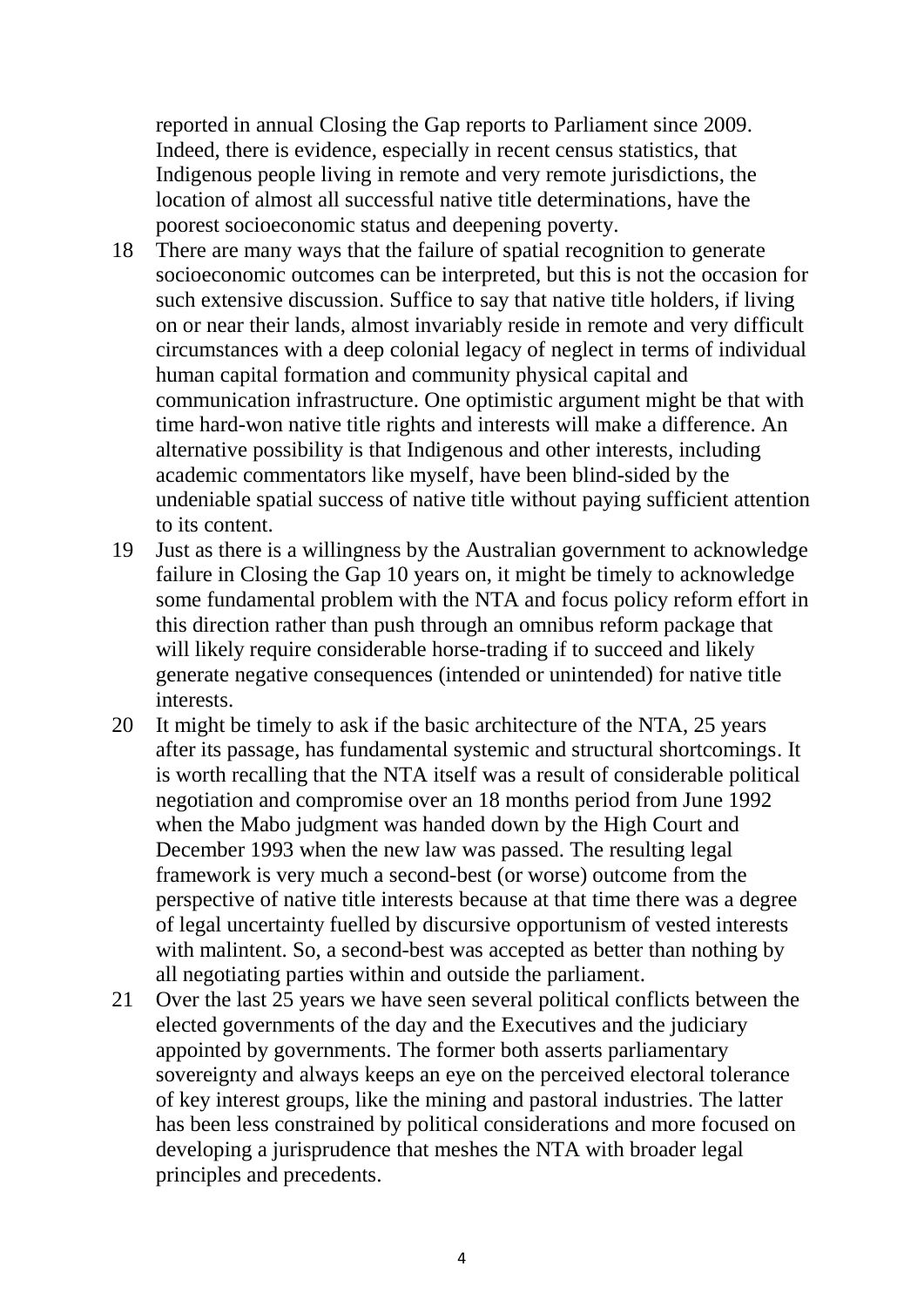- 22 This creative tension sometimes sees the judiciary more progressive than the government. A significant example of this was the Wik High Court decision [1996 HCA 40] that found that statutory leases did not extinguish native title rights. This resulted in draconian amendments to the NTA after a protracted political conflict in 1997 and 1998 that cut back on the rights of native title holders in favour of other commercial interests. More recently, the McGlade judgment in relation to area ILUAs (*McGlade v Native Title Registrar* [2017] FCAFC 10) saw the NTA rapidly amended to render the court decision irrelevant, irrespective of diverse Indigenous viewpoints mainly opposed to the amendments.
- 23 From a broader social justice perspective applying, for example, a 'scales of justice' framework as proposed by political theorist Nancy Fraser, one might suggest that the spatial recognition of native title is evolving incrementally, but that mechanisms for representation and redistribution (also key elements of recognition) are deficient if not missing. Hence for example it can be readily argued that political institutions like Native Title Representative Bodies or Registered Native Title Bodies Corporate that must represent native title holders in complex negotiations are underresourced and lack political power and capacity. Under such circumstances it is hardly surprising that they struggle to gain economic outcomes favourable to native title interests, either in relation to legislative reform or in negotiating complex land use agreements with redistributive potentiality.
- 24 In Australia there is 'path dependency' seeking a 'frozen in time' (the NTA of 1993 and then 1998 as amended) approach to reform. So, we see the continuing and stubborn attempts to band aid an architecture with evident structural flaws that favour a diversity of interest groups other than the holders of native title. Let me briefly outline some of these from just three perspectives.
- 25 First, as noted at the outset any comparison between the ALRA and the NTA frameworks shows that the earlier statutory regime is superior. It is unclear why traditional owners under ALRA can be granted a right of veto that amounts to what we now term free prior informed consent rights, while holders of exclusive possession native title have a form of title that does not allow them to exclude miners. Under ALRA, traditional owners of land that is mined are guaranteed a significant share of statutory royalties raised from extraction on their land, while under the NTA there is no such guarantee. It seems imperative that a fair proportion of profit (mineral rent) extracted from native title land is returned to land owners. Domestic equity demands that the NTA framework should be as empowering as the ALRA framework. This is a first-order issue that is deliberately excluded from the Options Paper.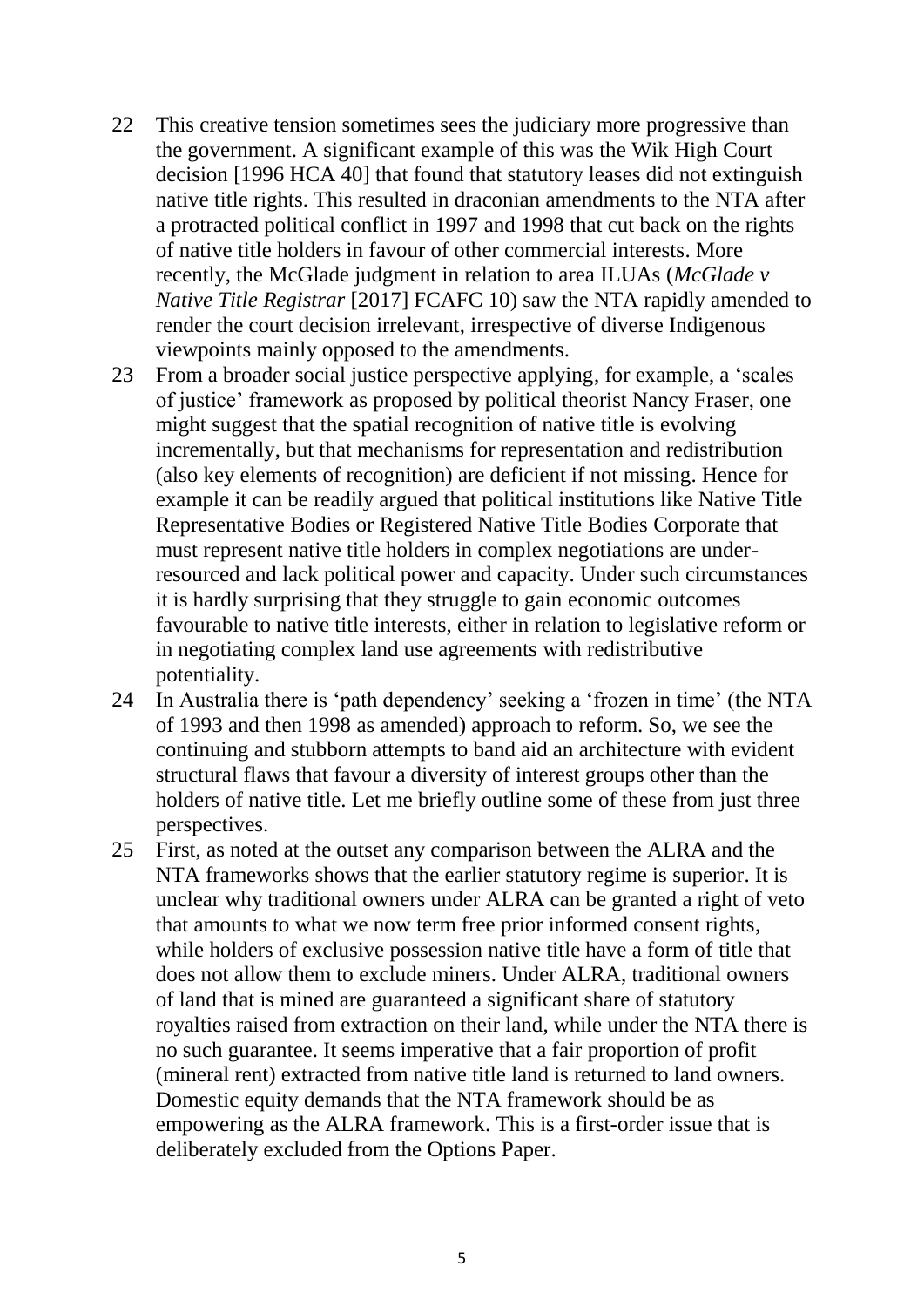- 26 Second, Australia seems out of step with other settler colonial contexts in terms of the content, not spatial coverage, of native title. In countries like the USA, Canada and New Zealand, land rights and treaty rights come with political jurisdiction, strong property rights and redress that at times amounts to a form of sovereignty that is not countenanced in Australia. Jurisprudence in these other settler society contexts, especially in Canada and New Zealand, is progressive.
- 27 Finally, and perhaps most significantly, the NTA framework is inconsistent with several articles on resource ownership, redress, self-determination and forms of economic development in the UN Declaration on the Rights of Indigenous Peoples (UNDRIP) that was belatedly endorsed by the Australian government in April 2009.
- 28 Of special significance is Article 32 that states*:* '1. Indigenous peoples have the right to determine and develop priorities and strategies for the development or use of their lands or territories and other resources.2. States shall consult and cooperate in good faith with the indigenous peoples concerned through their own representative institutions in order to obtain their free and informed consent prior to the approval of any project affecting their lands or territories and other resources, particularly in connection with the development, utilization or exploitation of mineral, water or other resources'.
- 29 Also, of special significance is an issue that is rarely raised in Australia and that I am just beginning to research. UNDRIP refers to redress (remedy or compensation for a wrong or grievance) and compensation (something, usually money, awarded in recognition of loss) on several occasions in relation to resources and past compensable acts by states. Of special significance is Article 28 **(**1): 'Indigenous peoples have the right to redress, by means that can include restitution or, when this is not possible, of a just, fair and equitable compensation, for the lands, territories and resources which they have traditionally owned or otherwise occupied or used, and which have been confiscated, taken, occupied, used or damaged without their free, prior and informed consent'. Some of the redistribution that Nancy Fraser refers to might be payable in situations where there has been native title determination over lands that are either in degraded condition or that face postcolonial environmental threats, including ongoing lawful or unlawful vegetation clearing of land where there might be registered native title claims.
- 30 It is nearly a decade since UNDRIP was recognised as a set of principles to guide the Australian state in its interactions with politically marginalised and demographically miniscule native title and other Indigenous groups. In recent years, perhaps politically overawed by the spatial coverage of native title determinations, the Australian state has lost sight of the principles articulated in the preamble to the NTA that this new land tenure law is a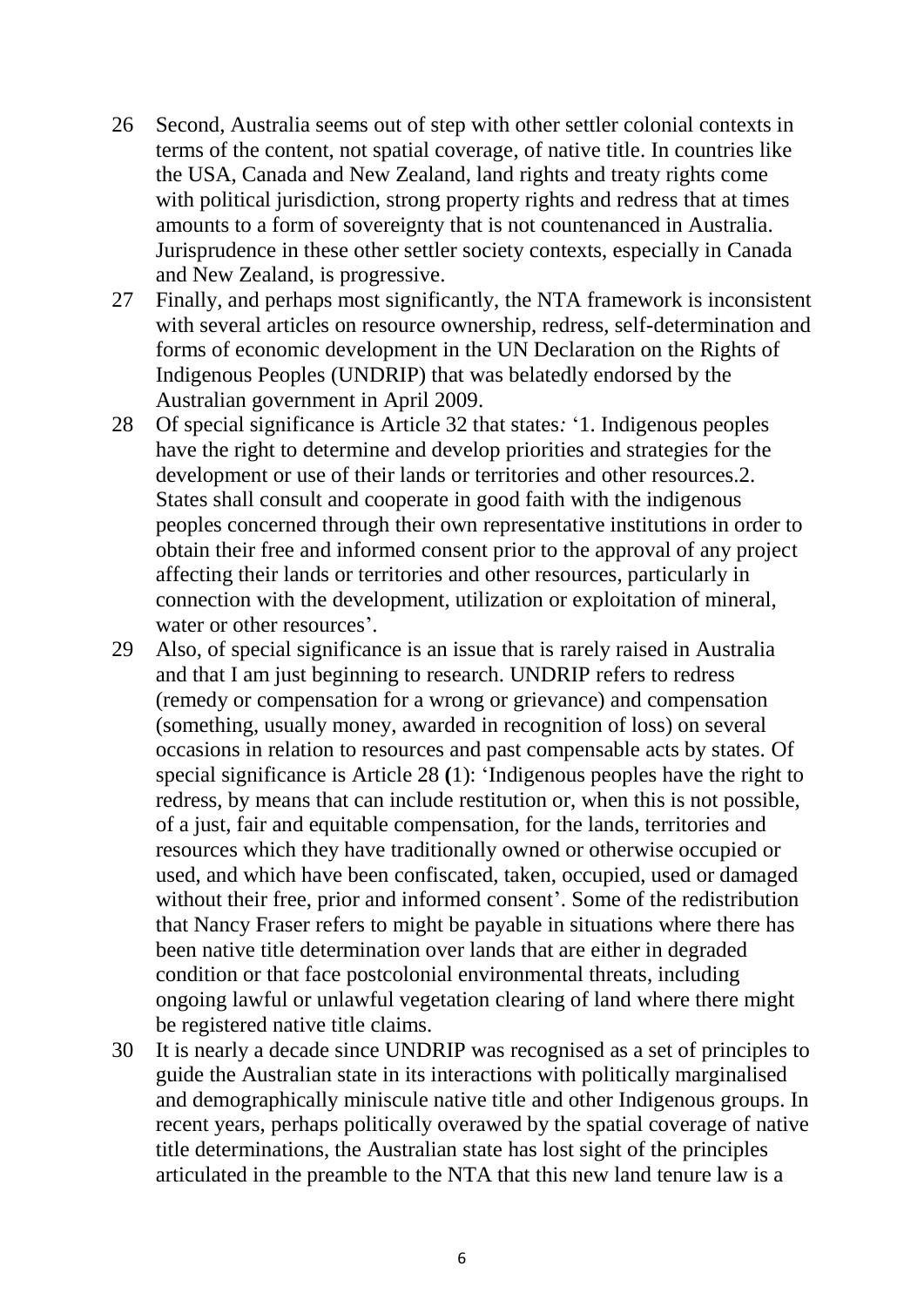special measure intended to rectify, not perpetuate, the consequences of past injustices in relation to unlawful dispossession.

31 It is important to note that some of these issues have been raised by the Expert Indigenous Working Group 'Statement of Intent' in the Senior Officers Working Group Report to COAG in December 2015. While it is unclear on what basis the seven-member working group chaired by Wayne Bergman was selected by Minister Scullion, the Working group outlined a set of principles that emphasised in accord with articles 19 and 32 of UNDRIP that any reform must be based on the principle (and I would add practice) of free prior and informed consent. Very significantly, buried in the report to COAG and unaddressed in the Options Paper is the Expert Indigenous Working Group emphasis that 'consent should mean more than the ability to agree to development – it should include the right to say 'no' to development as well, particularly for high impact activities such as exploration and mining' (p.43).

### **What form of development, and for whom?: Process issues**

- 32 The Options Paper is framed at the outset in a manner that it is in uncritical lockstep with the broad governmental policy agenda of the past decade to deliver socioeconomic improvement to Indigenous Australians, inclusive of holders of native title mainly living in remote Australia, via the adoption of liberal democratic decision-making processes and rapidly accelerated integration into market capitalism. This is hardly surprising given that this reform process is bureaucratically-driven and so responding to the priorities of recent governments.
- 33 Consequently, the 'development question' that is raised at the beginning of the Options Paper is couched in a very particular way: The Australian government is seeking 'to enable native title holders to unlock the economic development opportunities that accompany the recognition of native title and to provide certainty for all actors in the native title system' (p.3). At the same time, it is noted that the Government is looking to finalise all native title claims existing at 30 June 2015 by 2025, replacing one failed 10-year plan (Closing the Gap) with another potential failure judicial processes cannot be straightjacketed as shown both in Australia and other settler societies. This need for claims resolution, it is suggested, is to promote connection with land and culture for native title holders—a connection that forms of economic development, like mineral extraction, will inevitably break. So, the notion of economic development articulated needs critical unpacking, especially as mineral extraction is the one form of development, even on exclusive possession native title lands, that holders cannot veto, while other non-market forms of development like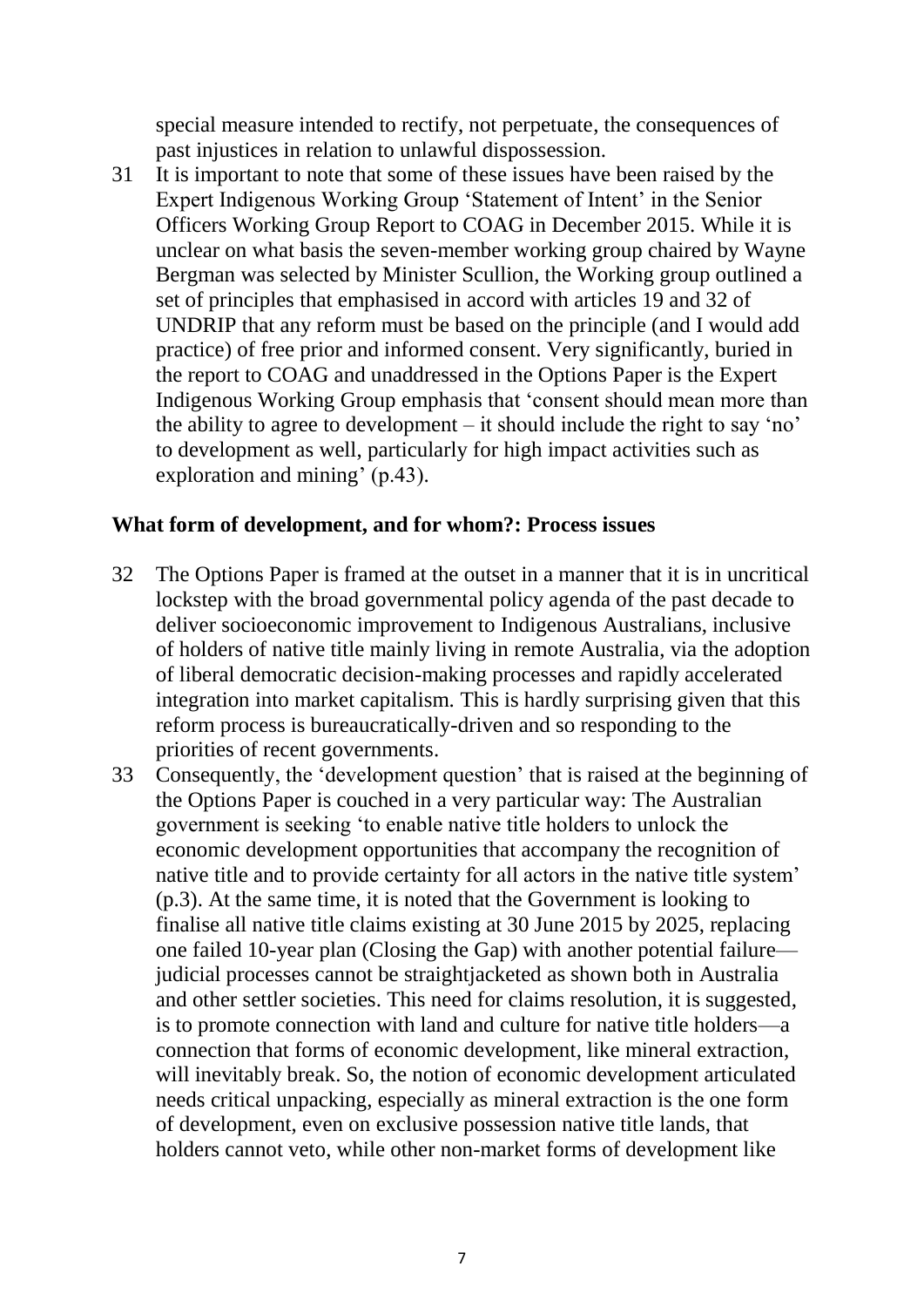wildlife harvesting for domestic use are legally entrenched in the NTA property rights framework.

- 34 To some extent, the Options Paper reads as a rational state attempt to intervene to provide certainty to all actors, including multinational corporations for whom risk must be minimised. But such an approach overlooks that the NTA is a special measure to deliver social and economic justice and benefit first and foremost to native title holders and claimants.
- 35 It is not difficult to interpret the Options Paper as advocating for mineral extraction business to proceed as usual, what geographer David Harvey refers to as accumulation by dispossession, irrespective of land owner wishes. Connection to land and culture is articulated as a secondary consideration, but not represented as a form of economic development which it often is, indeed such connection is not represented as economic at all.
- 36 In making this observation, I am not taking some extreme 'antidevelopment' position, but rather challenging the notion that on native titled lands market capitalism is the only option. I say this for two reasons.
- 37 First, my long-term research experience indicates that land owners are looking for a range of development alternatives, a plurality that is inclusive of non-market production as well as market capitalism. This is hardly surprising: where 'continuity of rights and interests under traditional laws acknowledged and traditional customs observed' need to be demonstrated. Such continuities are likely inclusive of elements of customary economy. Indeed, one member of the Expert Indigenous Working Group Marandoo Yanner was the subject of an important High Court decision in 1999 that confirmed the native title right to hunt for domestic use without a licence
- 38 Second, as noted earlier, government attempts to integrate remote-living Indigenous land owners into market capitalism have largely failed, not at the individual level as some have clearly found employment and business opportunity. But rather at a more general community level where statistics show that employment and income gaps have grown rather than declined, especially in very remote Australia.
- 39 Information from the last three five-yearly censuses (kindly provided by Dr Danielle Venn from the ANU) shows that while Indigenous employment in mining more than doubled from 2006 to 2016 to 6,650 jobs this figure represents less than 4 per cent of total mine employment. However, such information does not tell us how many employed are land owners or what such numbers mean in regional contexts. For example, Andrew Burrell has recently reported (*The Australian*, 8 November 2017) that claims by BHP, Rio Tinto and Fortescue Metals Group of employment might be twice as high as actual numbers at the Pilbara regional level. And in relation to the highly-contested Adani coal mine prospect there have been reports of 10,000 potential direct and indirect jobs (quoted by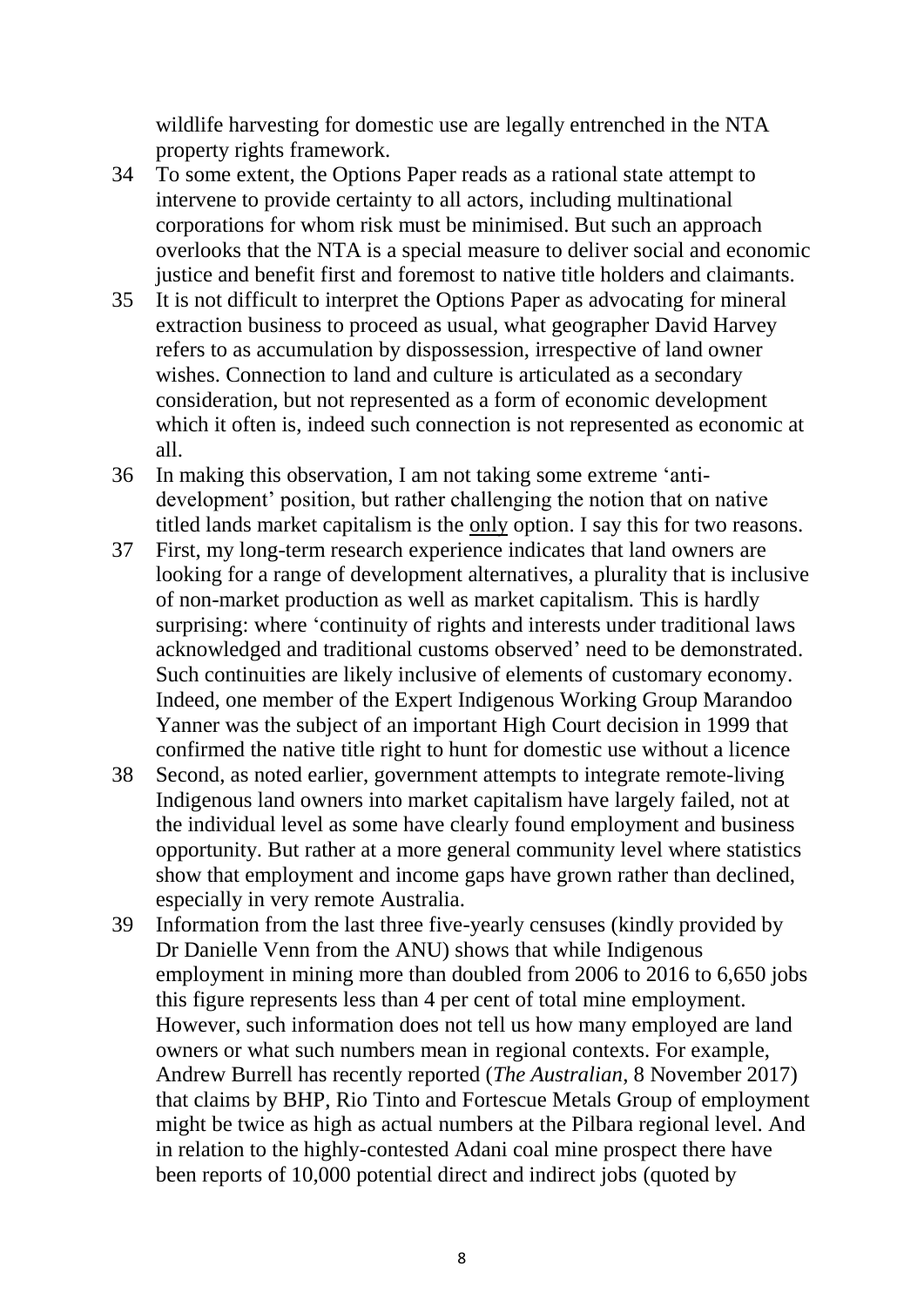Malcolm Turnbull as 'tens of thousands') which ignores a much lower estimate in legal proceedings of 1,464 direct and indirect jobs.

- 40 I am not looking to debate the veracity of these data here. What I do want to highlight is the need for rigorous analysis of whether claimed benefits from native title reform have or will eventuate. Not to do so exposes government to potential charges of boosterism and reforming the law in bad faith. By referring to the economic benefits of native title in mainstream terms only, there is a real danger that there will yet again be a failure to deliver in unusual non-mainstream circumstances.
- 41 The Options Paper deploys the term 'development' with a very particular discursive meaning as articulated in the *White Paper on Developing Northern Australia* to which it refers (p.3). I have previously criticised the White Paper for making scant mention of the fact that most of northern Australia is under Indigenous forms of land title. This raises the important issue of developing whose northern Australia for whom? And no mention is made of the reality that especially in remote Australia, Indigenous notions of development, wellbeing and the good life can be very different from those based on western norms and values.
- 42 The particular 'developmental' tenor of the Options Paper needs to be rapidly altered if it is to comply with Prime Minister Turnbull's recent pronouncement of 12 February 2018 that 'We [the Turnbull government] are committed to doing things with, not to, Indigenous people'.
- 43 Such an aspiration might require serious engagement, as already noted, with the views of the Expert Indigenous Working Group appointed by the previous Abbott government that is advocating for an Indigenous right to veto exploration and mining. It might also require compliance with Article 19 of UNDRIP: 'States shall consult and cooperate in good faith with the indigenous peoples concerned through their own representative institutions in order to obtain their free, prior and informed consent before adopting and implementing legislative or administrative measures that may affect them'.
- 44 The Options Paper looks to address an extraordinary and diverse backlog of native title matters that have emerged over time, some owing to judicial decisions, some to perceived technical problems and some because there is a perception that 'transaction costs' in some areas are too high and a theoretical (not evidence-based) expectations that legislative reform will reduce these costs.
- 45 But the framing of the development 'problem' in a particular manner jeopardises the entire reform process, in my opinion, and raises the spectre that reform is biased in favour of commercial interests and the state rather than native title interests. Indeed, there is the prospect that the reform process will just be viewed as the exercise of power by state and corporate interests where native title holders and their representative corporations are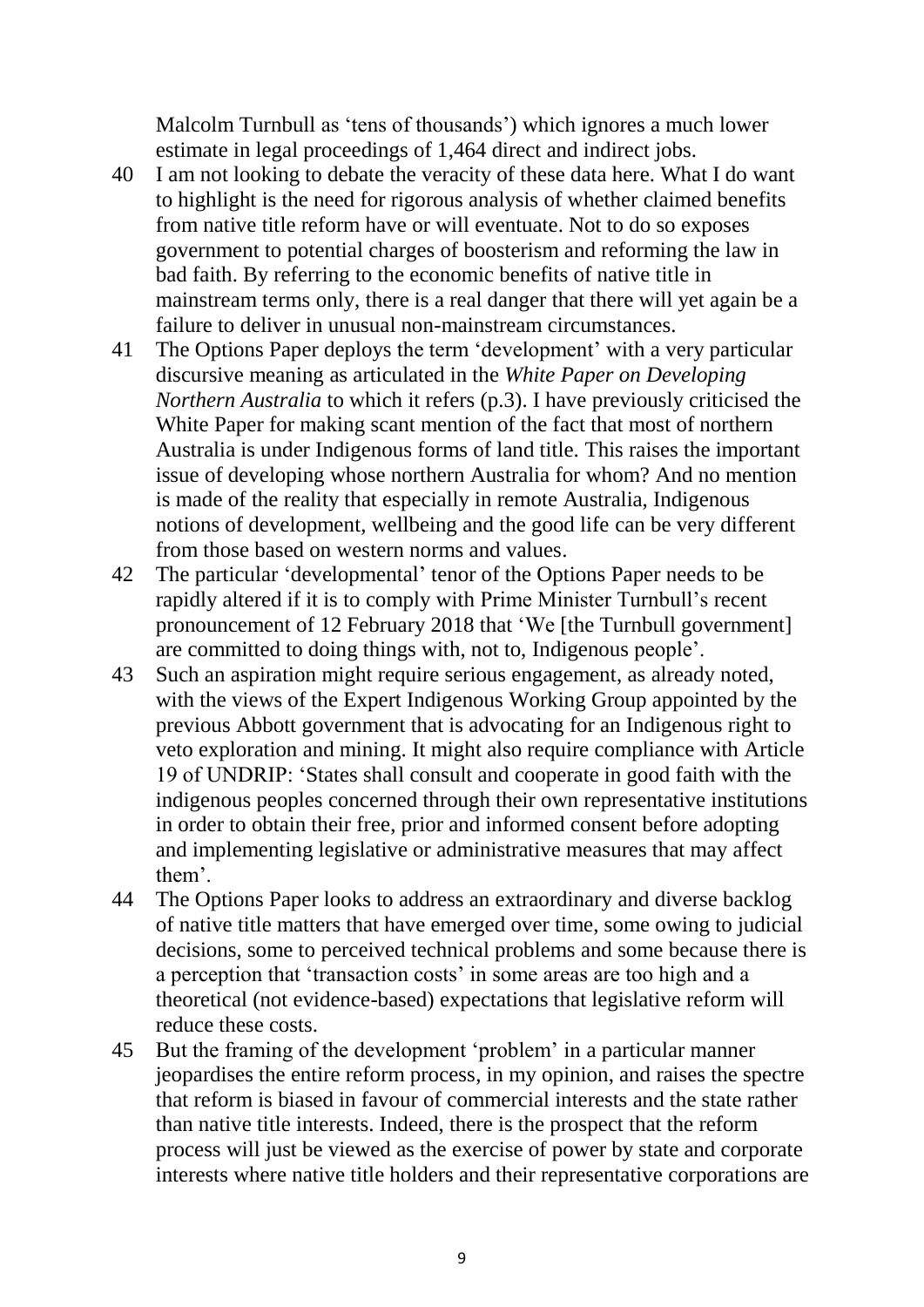at a distinct disadvantage owing to impoverishment and lack of adequate economic leverage and legal representation.

- 46 The Options Paper makes it clear at the outset (p.3) that it is privileging certain issues over others and that it is not considering some of the key concepts of the law including the content of native title that I refer to earlier as systemic and structural issues. But just to assert that government has decided what the most pressing 'needs of the system' constitute is hardly a transparent or adequate response to the series of reviews of the NTA from which recommendations are taken.
- 47 For example, the comprehensive Australian Law Reform Commission Report *Connection to Country* completed in 2015 makes 29 recommendations, but only seven are included in the Options Paper. If the Options Paper is serious about enhancing development outcomes, even in the narrow sense that is envisioned by the government, how can important discussion about the nature and content of native title be eschewed. This is especially the case as the ongoing developments in case law (evident in *Akiba v Commonwealth* [2013] HCA 33; *Pilki People v State of WA* [2014] FCA 714]; *Rrumburriya Borroloola Claim Group v Northern Territory of Australia* [2016] FCA 776) see the court system interpreting the NTA in a manner that is strengthening the property rights of native title holders to be inclusive of commercial rights in natural resources and possibly minerals.
- 48 At the other end of the spectrum are 29 (of 66) reform proposals submitted by states and territories listed at Appendix G (pps 35–38). These proposals are all unsourced and while making proposals and recommendations for change and describing practice under the current legal framework, they do not provide any information of potential 'benefits of proposal'. Stakeholder views on these proposals are invited, but surely as so superficially presented they cannot be seriously countenanced.
- 49 Nowhere is the bias that is introduced by the developmental framing of the reform process clearer than in the reference to 'transaction costs' that appears in the Options Paper on ten occasions without being defined. At its simplest a transaction cost refers to the cost of making a deal that economic theory tells us will be higher wherever property rights are poorly defined. Presumably the transaction costs referred to are the cost of negotiating a future act. A key element of transaction costs that is not referred to in the Options Paper is what Douglass North refers to as the ideological attitudes, perceptions and values of different actors that influence their perception of the world. In negotiations about future acts between developers and native title holders or registered claimants these are likely to diverge significantly.
- 50 In the Options Paper it is noted that 'Some stakeholders consider that transaction costs associated with negotiating future acts are too high, and would like simpler agreement-making processes' (p.10). This is a very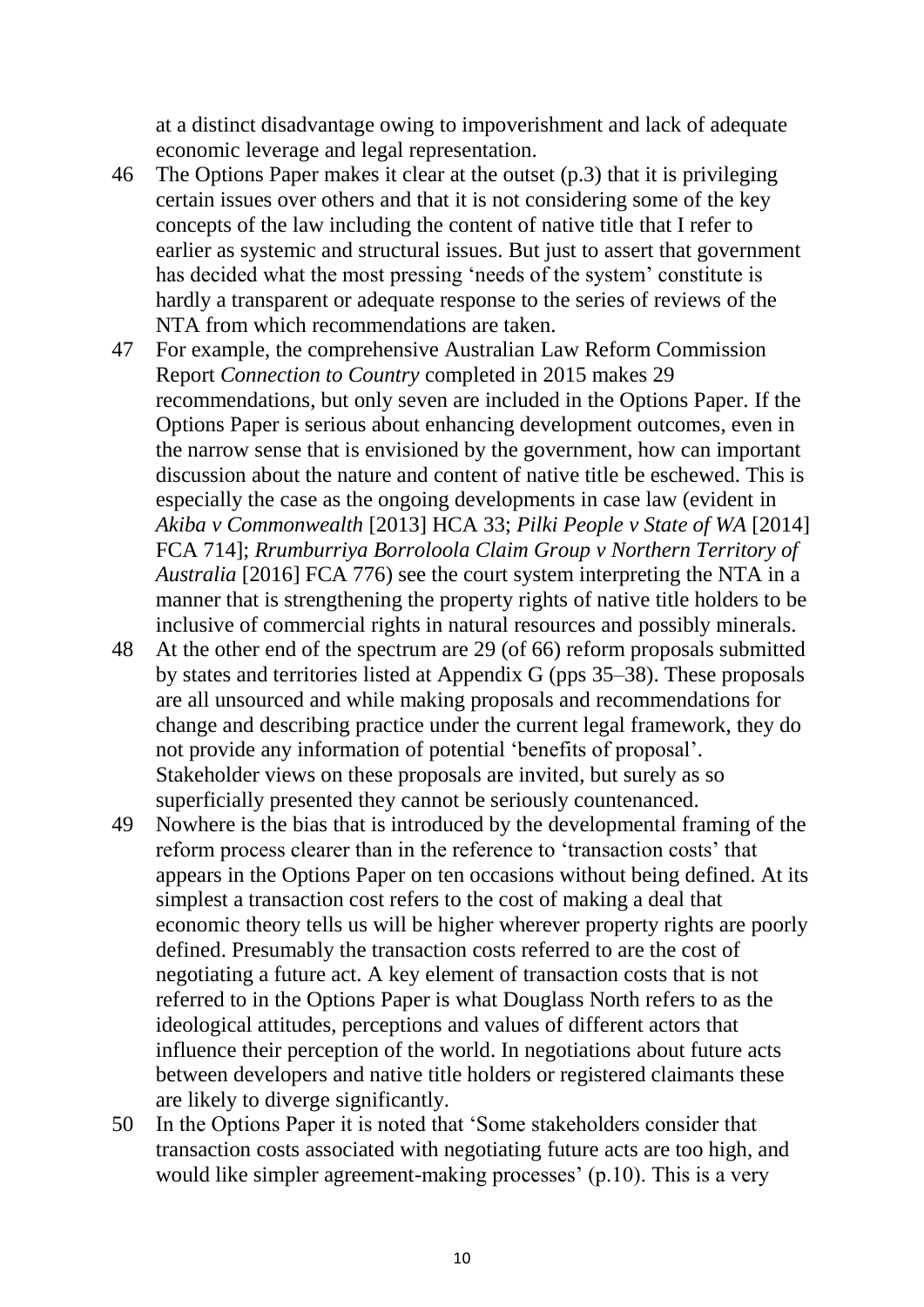loaded statement with the 'some' one assumes being business interests not native title interests. From a business perspective delay and uncertainty might be a cost, but from a native title perspective they might be a benefit that will allow careful consideration of a proposal in accord with customary forms of consensus decision making. There is a great deal of reference to the reduction of transaction costs in the Options Paper and even suggestion that reduction of such costs would only be permitted 'if the rights and interests of native title holders continue to be appropriately protected' (p.11). This suggests that those rights and interests are currently appropriately protected, even though there are no free prior and informed consent rights under the NTA framework.

51 Similarly, there are proposals for decision making to be hastened and certainty guaranteed by majority decision-making, even though there are potential social and political costs of majoritarian democracy that could leave up to 49 per cent of native title holders oppositional and disaffected. It is far from clear why customary forms of decision-making that are likely to favour the views of native title holders who live on and live off their country invariably must yield, presumably for the benefit of commercial interests operating on native titled lands.

#### **Conclusion**

- 52 In this submission I argue that rather than undertake piecemeal reform of the NTA framework consideration should be given to addressing major systemic and structural limitations in native title law. Unless such fundamentals are addressed to 'modernise' the NTA framework 25 years after its passage then the interests of native title holders will not be properly served.
- 53 I am concerned that the 66 recommendations/proposals for reform are framed by a hegemonic idea about what development, in the form of market capitalism, should look like with resource extraction being the most commercially attractive, but often environmentally most destructive option for remote Australia. This resonates with 1998 amendments to the NTA that privileged the interests of leaseholders over native title parties.
- 54 No compelling evidence is provided that this dominant view of development concurs with that of native title holders. As a matter of principle, there is a need for native title holders to have free prior and informed consent rights and better resourced representation so that their views can be heard via their corporations and representative bodies.
- 55 It would be unproductive to address the 66 recommendations that have been selected for inclusion in this Options Paper in a piecemeal fashion. But if the government chose to technically address the specifics of each recommendation, then a 'native title party interest test' should be applied to each proposal addressing the question 'will reform be of unambiguous